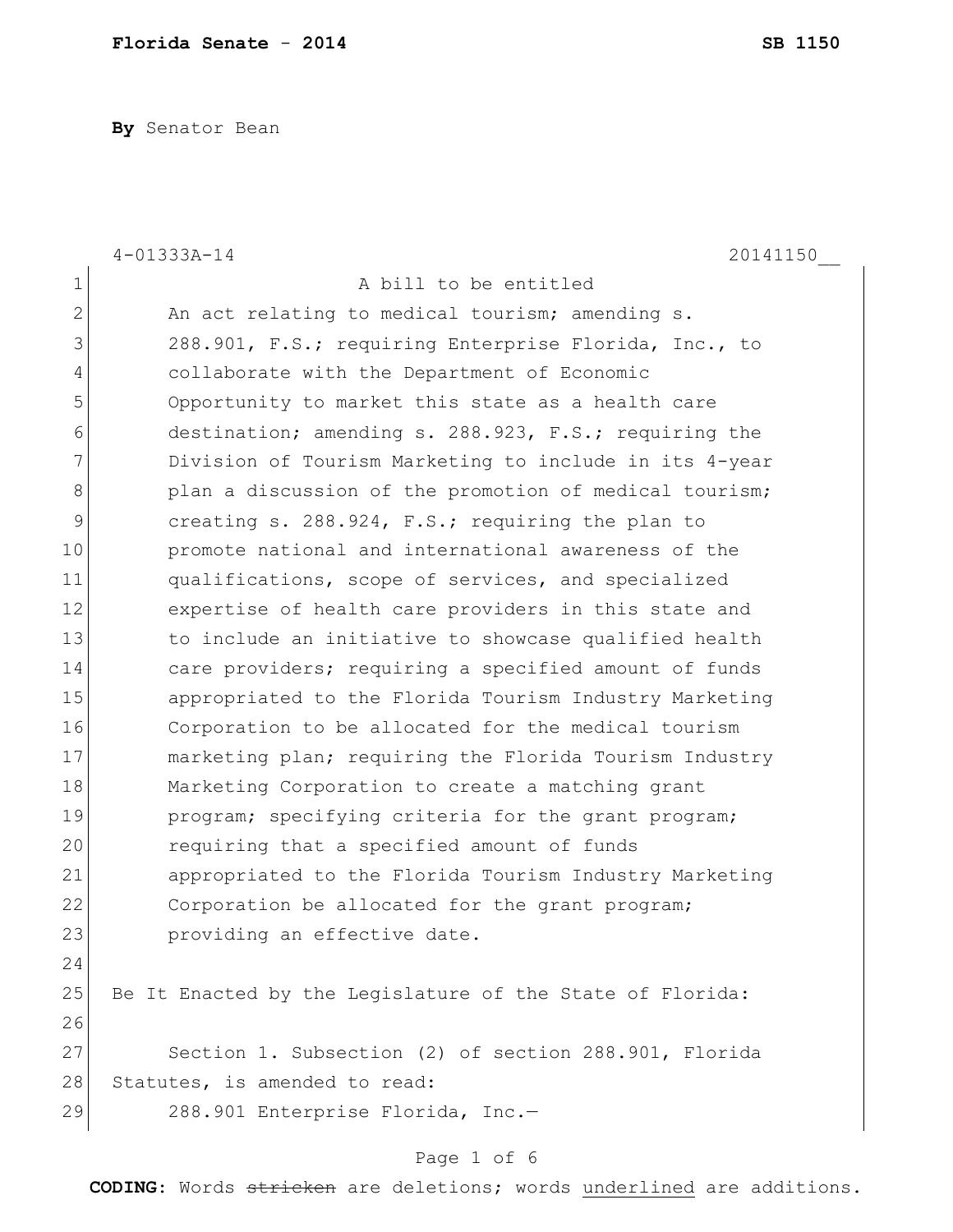|    | $4 - 01333A - 14$<br>20141150                                    |
|----|------------------------------------------------------------------|
| 30 | (2) PURPOSES.-Enterprise Florida, Inc., shall act as the         |
| 31 | economic development organization for the state, using utilizing |
| 32 | private sector and public sector expertise in collaboration with |
| 33 | the department to:                                               |
| 34 | (a) Increase private investment in Florida;                      |
| 35 | (b) Advance international and domestic trade opportunities;      |
| 36 | (c) Market the state both as a probusiness location for new      |
| 37 | investment and as an unparalleled tourist destination;           |
| 38 | (d) Revitalize Florida's space and aerospace industries,         |
| 39 | and promote emerging complementary industries;                   |
| 40 | (e) Promote opportunities for minority-owned businesses;         |
| 41 | (f) Assist and market professional and amateur sport teams       |
| 42 | and sporting events in Florida; and                              |
| 43 | (g) Assist, promote, and enhance economic opportunities in       |
| 44 | this state's rural and urban communities; and                    |
| 45 | (h) Market the state as a health care destination by using       |
| 46 | the medical tourism initiatives as described in s. 288.924 to    |
| 47 | promote quality health care services in this state.              |
| 48 | Section 2. Paragraph (c) of subsection (4) of section            |
| 49 | 288.923, Florida Statutes, is amended to read:                   |
| 50 | 288.923 Division of Tourism Marketing; definitions;              |
| 51 | responsibilities.-                                               |
| 52 | (4) The division's responsibilities and duties include, but      |
| 53 | are not limited to:                                              |
| 54 | (c) Developing a 4-year marketing plan.                          |
| 55 | 1. At a minimum, the marketing plan shall discuss the            |
| 56 | following:                                                       |
| 57 | a. Continuation of overall tourism growth in this state.         |
| 58 | b. Expansion to new or under-represented tourist markets.        |
|    | Page 2 of 6                                                      |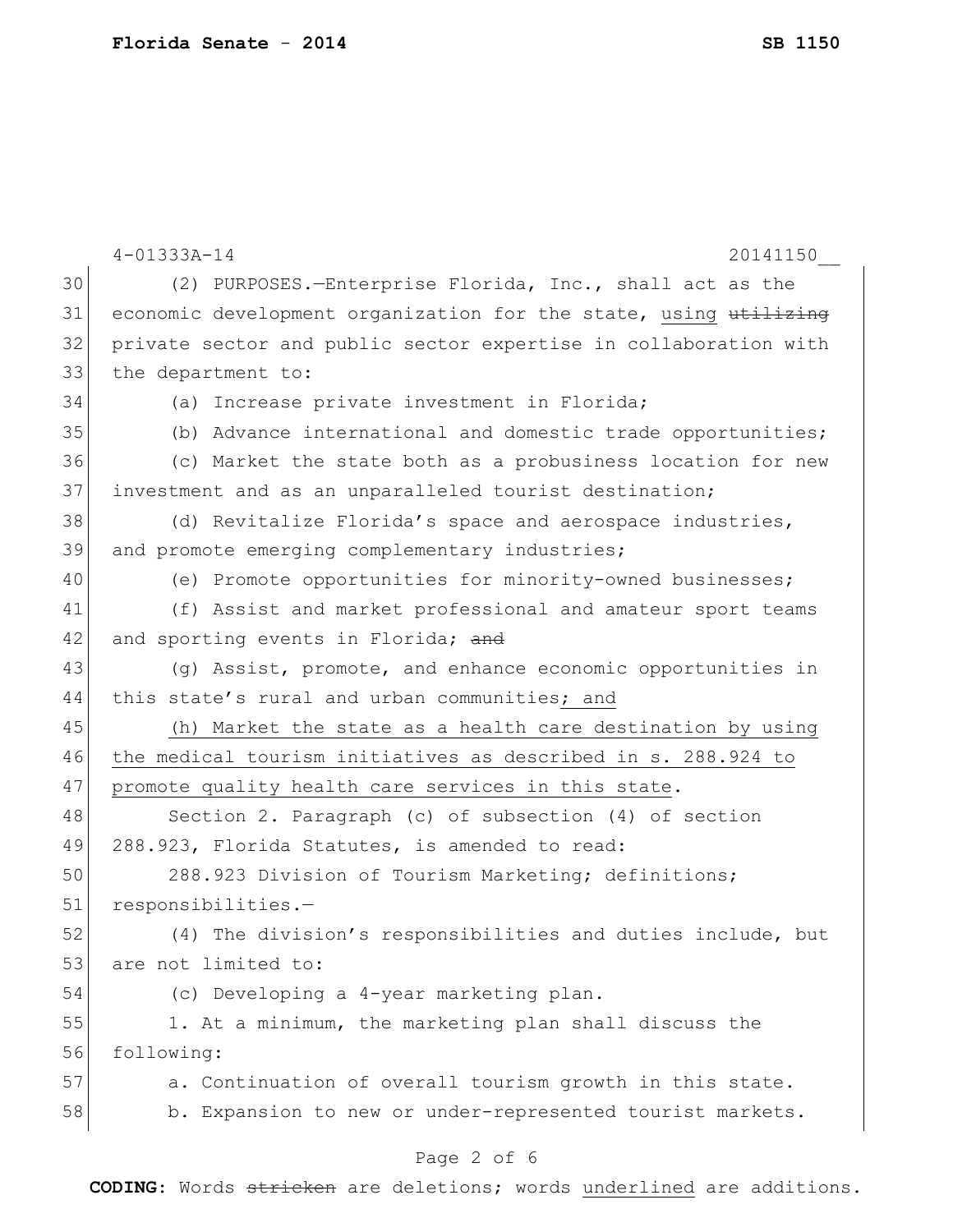|    | $4 - 01333A - 14$<br>20141150                                    |
|----|------------------------------------------------------------------|
| 59 | c. Maintenance of traditional and loyal tourist markets.         |
| 60 | d. Coordination of efforts with county destination               |
| 61 | marketing organizations, other local government marketing        |
| 62 | groups, privately owned attractions and destinations, and other  |
| 63 | private sector partners to create a seamless, four-season        |
| 64 | advertising campaign for the state and its regions.              |
| 65 | e. Development of innovative techniques or promotions to         |
| 66 | build repeat visitation by targeted segments of the tourist      |
| 67 | population.                                                      |
| 68 | f. Consideration of innovative sources of state funding for      |
| 69 | tourism marketing.                                               |
| 70 | g. Promotion of nature-based tourism and heritage tourism.       |
| 71 | h. Promotion of medical tourism, as provided under s.            |
| 72 | 288.924.                                                         |
| 73 | i.h. Development of a component to address emergency             |
| 74 | response to natural and manmade disasters from a marketing       |
| 75 | standpoint.                                                      |
| 76 | 2. The plan shall be annual in construction and ongoing in       |
| 77 | nature. Any annual revisions of the plan shall carry forward the |
| 78 | concepts of the remaining 3-year portion of the plan and         |
| 79 | consider a continuum portion to preserve the 4-year timeframe of |
| 80 | the plan. The plan also shall include recommendations for        |
| 81 | specific performance standards and measurable outcomes for the   |
| 82 | division and direct-support organization. The department, in     |
| 83 | consultation with the board of directors of Enterprise Florida,  |
| 84 | Inc., shall base the actual performance metrics on these         |
| 85 | recommendations.                                                 |
| 86 | 3. The 4-year marketing plan shall be developed in               |
| 87 | collaboration with the Florida Tourism Industry Marketing        |

## Page 3 of 6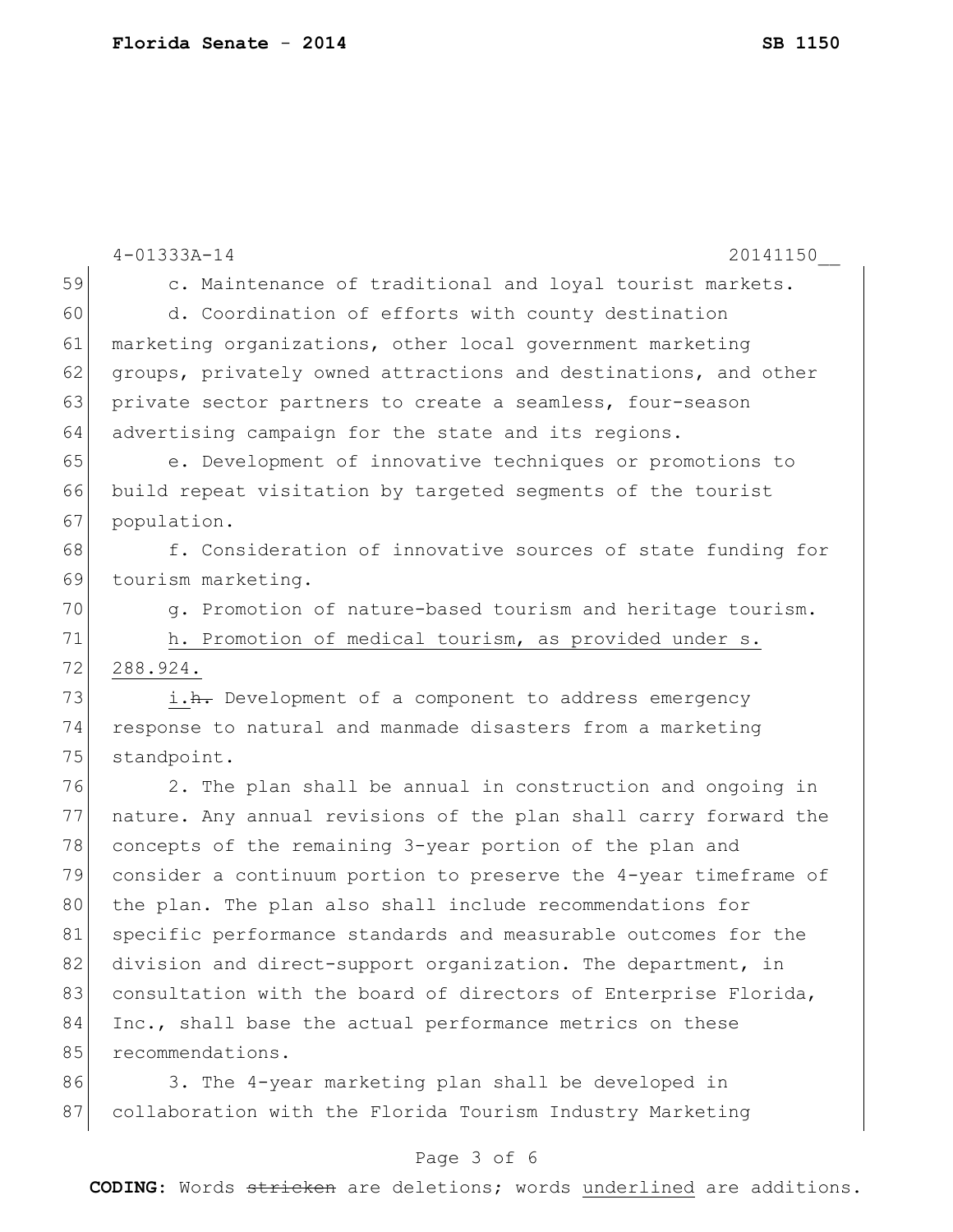|     | $4 - 01333A - 14$<br>20141150                                    |
|-----|------------------------------------------------------------------|
| 88  | Corporation. The plan shall be annually reviewed and approved by |
| 89  | the board of directors of Enterprise Florida, Inc.               |
| 90  | Section 3. Section 288.924, Florida Statutes, is created to      |
| 91  | read:                                                            |
| 92  | 288.924 Medical tourism.-                                        |
| 93  | (1) MEDICAL TOURISM MARKETING PLAN. - The Division of Tourism    |
| 94  | Marketing shall include within the 4-year marketing plan         |
| 95  | required under s. 288.923(4)(c) specific initiatives to advance  |
| 96  | this state as a destination for quality health care services.    |
| 97  | The plan must:                                                   |
| 98  | (a) Promote national and international awareness of the          |
| 99  | qualifications, scope of services, and specialized expertise of  |
| 100 | health care providers throughout this state; and                 |
| 101 | (b) Include an initiative that showcases selected,               |
| 102 | qualified providers offering bundled packages of health care and |
| 103 | support services for defined care episodes. The selection of     |
| 104 | providers to be showcased must be conducted through a            |
| 105 | solicitation of proposals from Florida hospitals and other       |
| 106 | licensed providers for plans that describe available services,   |
| 107 | provider qualifications, and special arrangements for food,      |
| 108 | lodging, transportation, or other support services and amenities |
| 109 | that may be provided to visiting patients and their families. A  |
| 110 | single health care provider may submit a proposal describing the |
| 111 | available health care services that will be offered through a    |
| 112 | network of multiple providers and explaining any support         |
| 113 | services or other amenities associated with the care episode.    |
| 114 | The Florida Tourism Industry Marketing Corporation shall assess  |
| 115 | the qualifications and credentials of providers submitting       |
| 116 | proposals. To the extent funding is available, all qualified     |
|     |                                                                  |

## Page 4 of 6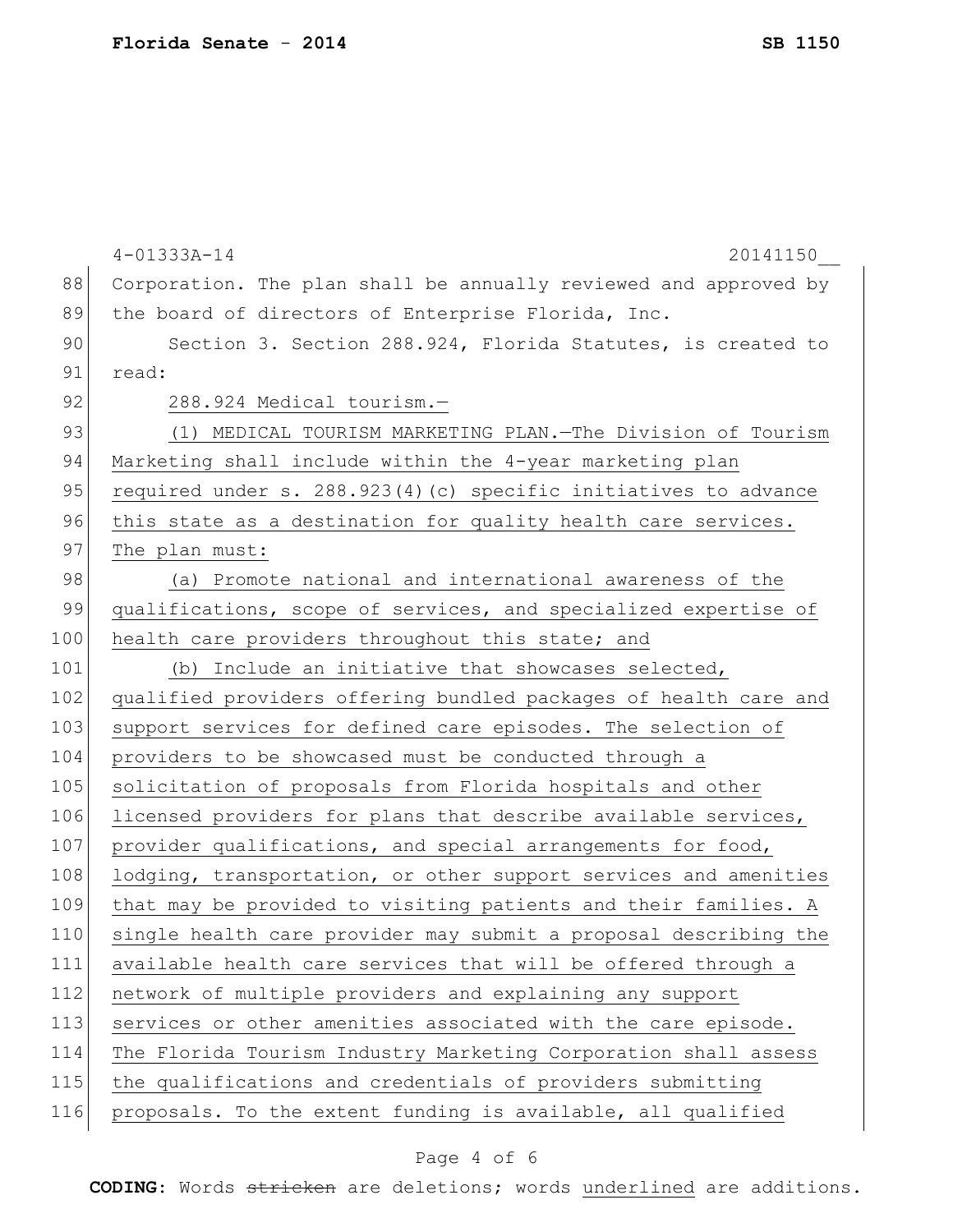|     | $4 - 01333A - 14$<br>20141150                                    |
|-----|------------------------------------------------------------------|
| 117 | providers shall be selected to be showcased in the initiative.   |
| 118 | To be qualified, a health care provider must:                    |
| 119 | 1. Have a full, active, and unencumbered Florida license         |
| 120 | and ensure that all health care providers participating in the   |
| 121 | proposal have full, active, and unencumbered Florida licenses;   |
| 122 | 2. Have a current accreditation that is not conditional or       |
| 123 | provisional from a nationally recognized accrediting body;       |
| 124 | 3. Be recognized as a Cancer Center of Excellence under s.       |
| 125 | 381.925 or have a current national or international recognition  |
| 126 | in another specialty area, if such recognition is given through  |
| 127 | a specific qualifying process; and                               |
| 128 | 4. Meet other criteria as determined by the Florida Tourism      |
| 129 | Industry Marketing Corporation in collaboration with the Agency  |
| 130 | for Health Care Administration and the Department of Health.     |
| 131 | (2) ALLOCATION OF FUNDS FOR MARKETING PLAN.-Annually, at         |
| 132 | least \$3.5 million of the funds appropriated in the General     |
| 133 | Appropriations Act to the Florida Tourism Industry Marketing     |
| 134 | Corporation shall be allocated for the development and           |
| 135 | implementation of the medical tourism marketing plan.            |
| 136 | (3) MEDICAL TOURISM MATCHING GRANTS. The Florida Tourism         |
| 137 | Industry Marketing Corporation shall create a matching grant     |
| 138 | program to provide funding to local or regional economic         |
| 139 | development organizations for targeted medical tourism marketing |
| 140 | initiatives. The initiatives must promote and advance Florida as |
| 141 | a destination for quality health care services.                  |
| 142 | (a) Selection of recipients of a matching grant shall be         |
| 143 | based on the following criteria:                                 |
| 144 | 1. The providers involved in the local initiative must meet      |
| 145 | the criteria specified in subsection (1).                        |
|     |                                                                  |

## Page 5 of 6